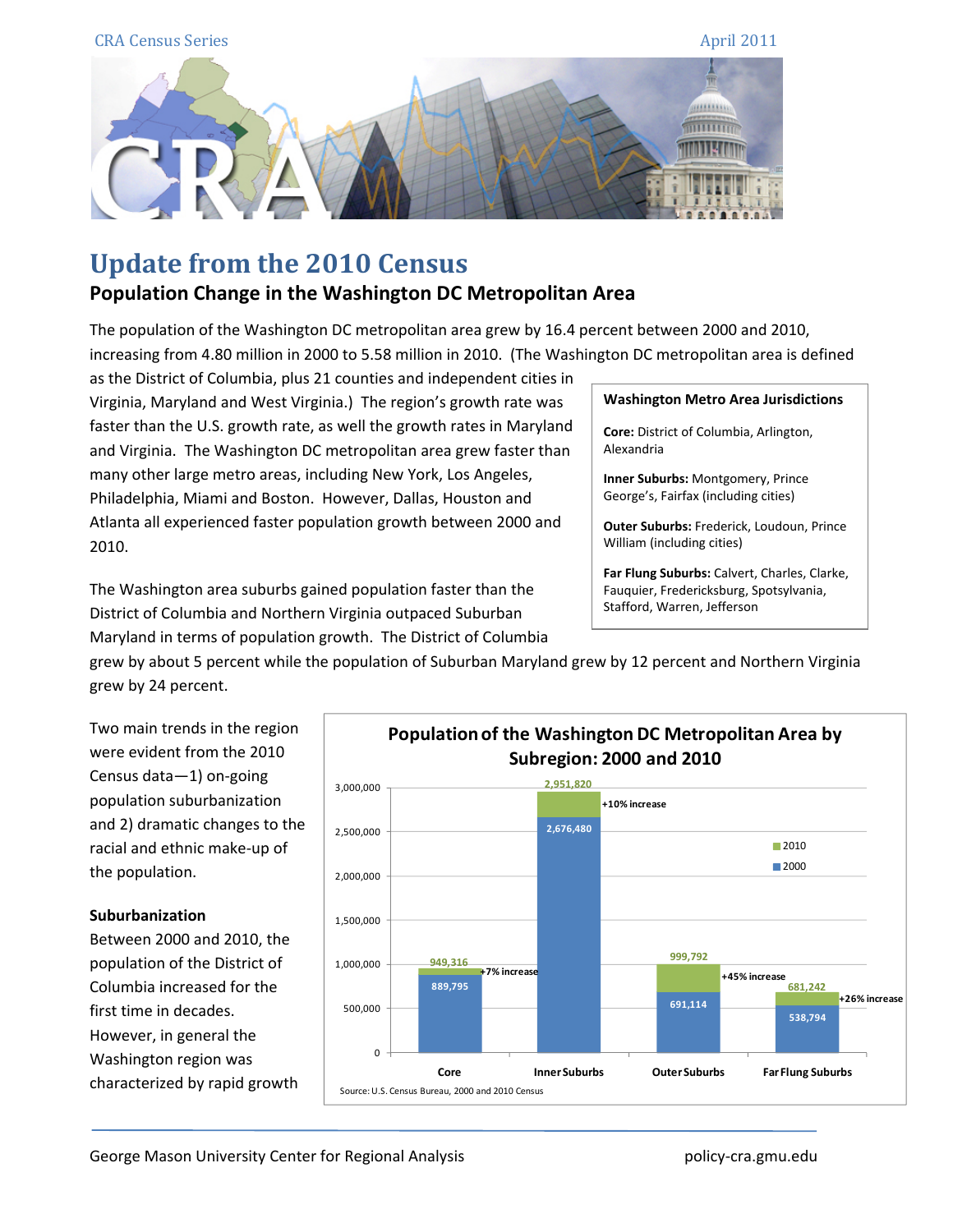in the outer suburban jurisdictions. While the region grew by about 16 percent over the decade, the number of people in the Outer Suburbs (see box) increased by 45 percent. Loudoun County nearly doubled its population between 2000 and 2010, adding more than 140,000 people. In 2000, nearly 75 percent of the region's population was located in the Core or Inner Suburbs. In 2010, that share had dropped to 70 percent.

#### **Racial/Ethnic Change**

The white population in the District of Columbia increased by about 32 percent between 2000 and 2010, white the black population declined. The white population also increased in Loudoun County and the outer suburban jurisdictions of Northern Virginia. However, in most of the suburbs, population growth was fueled primarily by growth of the minority, particularly Hispanics and Asians. The largest suburban

jurisdictions either lost white population or gained white population at a slower rate than they gained non‐whites. Montgomery County's white population declined by nearly 41,000 over the decade and Fairfax County's white population fell by about 34,000. In Loudoun County, the white population increased by 44 percent between 2000 and 2010; however, the Hispanic population nearly quadrupled and the Asian population increased by a factor of five.

In 2000, the Washington DC metropolitan area was majority white with 55 percent of the population non-Hispanic white. By 2010, there was no racial majority in the Washington area. The non-Hispanic white population had dropped to 49 percent of the region's overall population.

Between 2000 and 2010, the region added about 58,000 non‐Hispanic whites. At the same time, the population of Hispanics grew by more than 341,000 and the Asian population grew by more than 186,000. The number of people who indicated they were of some other race or more than one race increased by nearly 45,000.

The racial and ethnic changes reflect trends occurring across the nation. It is estimated that by 2040, minorities will make up a majority of the U.S. population. In 2010, the Washington DC metropolitan area joined other places in the U.S. such as Dallas, Houston and New York as majority minority regions.

## **Population by Race/Hispanic Origin: 2000 ‐ 2010**

*Washington DC Metropolitan Area*

|              |           | 2000  |           | 2010  |  |  |
|--------------|-----------|-------|-----------|-------|--|--|
|              | No.       | %     | No.       | %     |  |  |
| White        | 2,653,239 | 55.3  | 2,711,258 | 48.6  |  |  |
| <b>Black</b> | 1,253,825 | 26.1  | 1,409,473 | 25.2  |  |  |
| Asian        | 327,476   | 6.8   | 513,919   | 9.2   |  |  |
| Other*       | 131,955   | 2.8   | 176,725   | 3.2   |  |  |
| Hispanic     | 429,688   | 9.0   | 770,795   | 13.8  |  |  |
| <b>Total</b> | 4,796,183 | 100.0 | 5,582,170 | 100.0 |  |  |

Note: White, black, Asian and other races are all non‐Hispanic.

\*Includes other races, as well as persons who indicated two or more races.

George Mason University Center for Regional Analysis **policy** cra.gmu.edu

#### **GMU Center for Regional Analysis**

The principal mission of the Center for Regional Analysis is to provide research and analytical services to local governments, businesses and other stakeholders in the Washington region focusing on economic, demographic, transportation, housing and fiscal trends and forecasts.

The Center for Regional Analysis has become the "go‐to" organization for economic, demographic and housing data and analysis within the Washington and Baltimore regions and is cited locally and nationally as the source of information for the media, research scholars, and investors interested in understanding the Washington area's economy. The Center posts research reports, presentations, data and other information its website (policy‐cra.gmu.edu)

#### **Updates from the 2010 Census and the American Community Survey**

The Center for Regional Analysis will issue periodic reports on demographic and economic topics based on newly released data from the 2010 Census and the American Community Survey. The American Community Survey (ACS) is an ongoing survey that provides detailed data every year about states, metropolitan areas, counties and cities. More information about the 2010